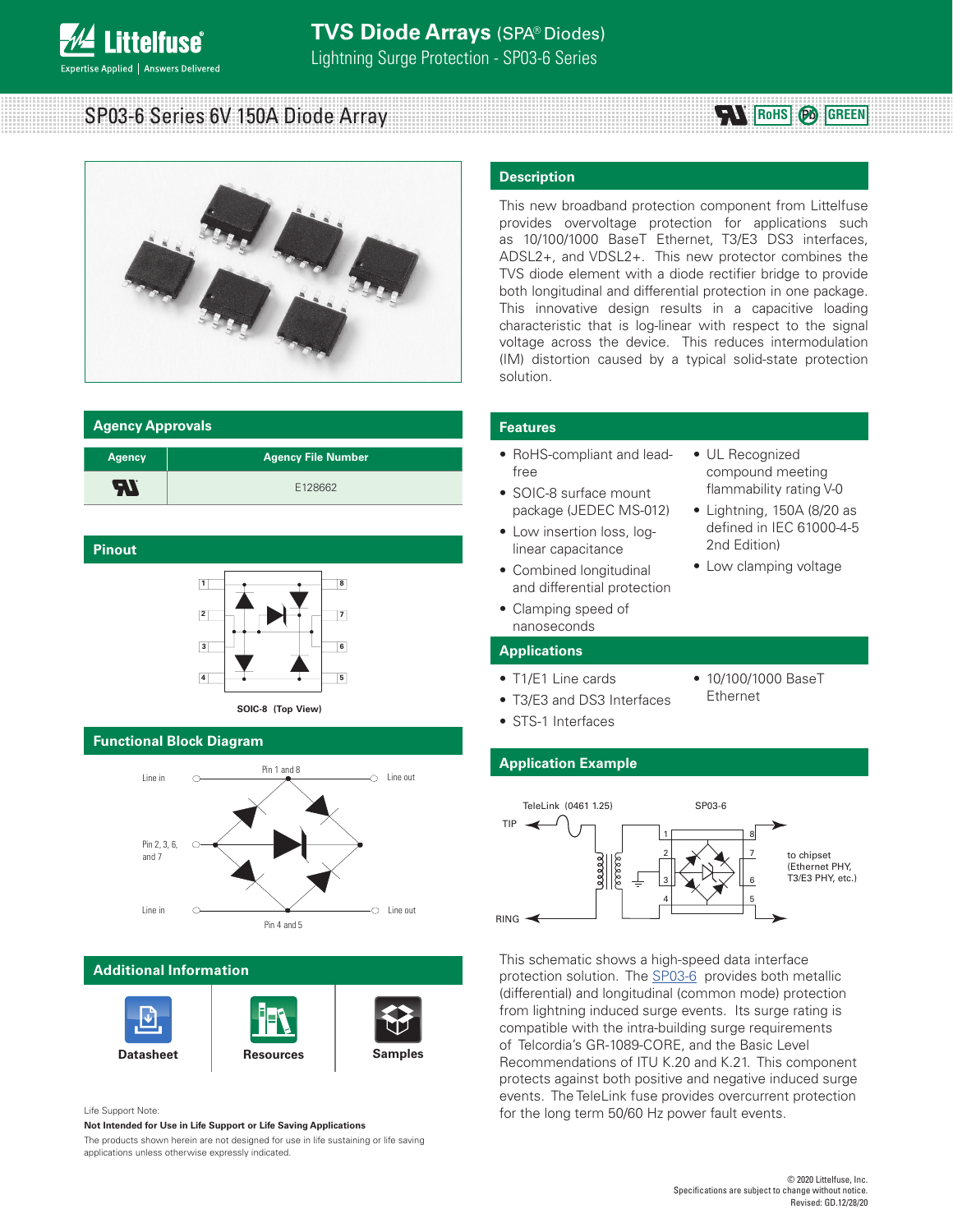Lightning Surge Protection - SP03-6 Series

## **Absolute Maximum Ratings**

| <b>Parameter</b>                            | <b>Rating</b> | <b>Units</b> |
|---------------------------------------------|---------------|--------------|
| Peak Pulse Current (8/20us)                 | 150           | A            |
| Peak Pulse Power (8/20µs)                   | 2800          | W            |
| IEC 61000-4-2, Contact Discharge, (Level 4) | 30            | kV           |
| IEC 61000-4-2, Air Discharge, (Level 4)     | 30            | kV           |
| IEC 61000-4-5, 2nd Edition (8/20)           | 100           | A            |
| Telcordia GR 1089 (Intra-Building) (2/10µs) | 150           | А            |
| ITU K.20 (5/310us)                          | 40            | А            |

*CAUTION: Stresses above those listed in "Absolute Maximum Ratings" may cause permanent damage to the component. This is a stress only rating and operation of the device at these or any other conditions above those indicated in the operational sections of this specification is not implied.*

# **Electrical Characteristics (T<sub>op</sub> = 25°C)**

|                               | ◡                              |                                                      |                          |            |            |              |
|-------------------------------|--------------------------------|------------------------------------------------------|--------------------------|------------|------------|--------------|
| <b>Parameter</b>              | Symbol                         | <b>Test Conditions</b>                               | <b>Min</b>               | <b>Typ</b> | <b>Max</b> | <b>Units</b> |
| Reverse Stand-Off Voltage     | $V_{\rm RWM}$                  | $\overline{\phantom{a}}$                             | $\overline{\phantom{a}}$ |            | 6          |              |
| Reverse Breakdown Voltage     | $\mathsf{V}_{\text{\tiny BR}}$ | $L = 1mA$                                            | 6.8                      |            | $\sim$     |              |
| Reverse Leakage Current       | <sup>1</sup> R                 | $V_{\text{FWM}}$ = 6V, T = 25°C                      |                          |            | 25         | μA           |
| Clamping Voltage, Line-Ground | $V_c$                          | $I_{\text{pp}}$ = 50A, t <sub>n</sub> =8/20 µs       | $\sim$                   | $\sim$     | 15         |              |
| Clamping Voltage, Line-Ground | $V_{\rm c}$                    | $I_{\text{pp}}$ = 100A, t <sub>o</sub> =8/20 µs      | $\overline{\phantom{a}}$ | $\sim$     | 20         |              |
| Junction Capacitance          | C. (Line-Ground)               | Between I/O Pins and Ground<br>$V_e = 0V$ , f = 1MHz | $\sim$                   | 16         | 25         | pF           |
|                               | $Ci$ (Line-Line)               | Between I/O Pins<br>$V_e = 0V$ , f = 1 MHz           |                          | 8          | 12         | рF           |

# **Figure 1: Non-repetitive Peak Pulse Current vs. Pulse Time Figure 2: Current Derating Curve**



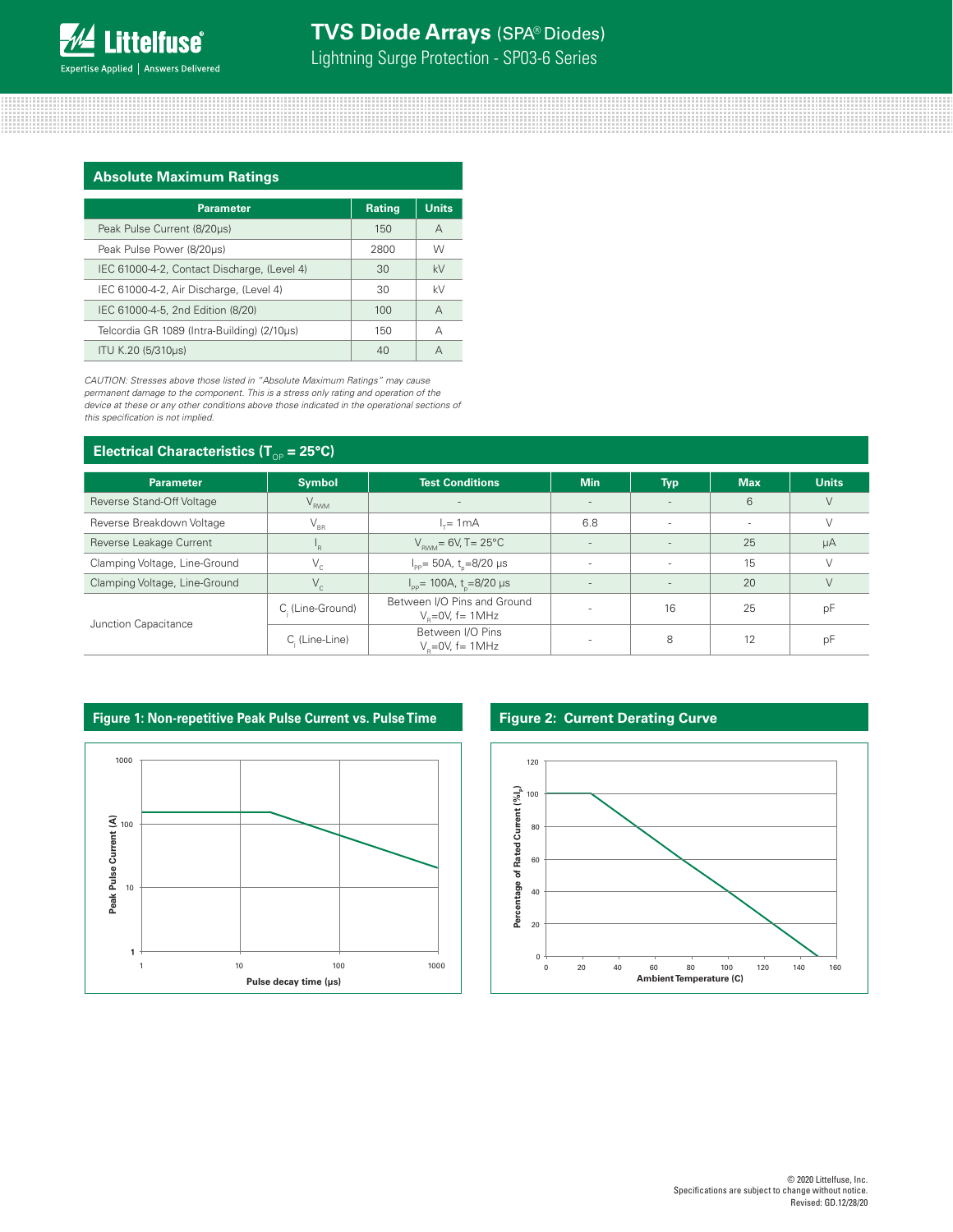

,,,,,,,,,,,,,,,,,,,,,,,,,,,,

# **TVS Diode Arrays** (SPA® Diodes)

Lightning Surge Protection - SP03-6 Series

# **Figure 3: Pulse Waveform**



88888888

# **Figure 5: Capacitance vs. Reverse Voltage**



# **Soldering Parameters**

| <b>Reflow Condition</b>                              |                                         | Pb - Free assembly |             |                              |                            |             |
|------------------------------------------------------|-----------------------------------------|--------------------|-------------|------------------------------|----------------------------|-------------|
|                                                      | - Temperature Min $(T_{s(min)})$        | $150^{\circ}$ C    |             | $T_{\rm p}$                  |                            |             |
| <b>Pre Heat</b>                                      | - Temperature Max $(T_{\text{s(max)}})$ | $200^{\circ}$ C    |             |                              | Ramp-up                    | Cı<br>Tu    |
|                                                      | - Time (min to max) $(t_*)$             | $60 - 180$ secs    |             | T.                           |                            |             |
| Average ramp up rate (Liquidus) Temp (T,) to<br>peak |                                         | 3°C/second max     | Temperature | $\textbf{T}_{S(max)}$        |                            | Ramp-d      |
| $T_{S(max)}$ to $T_{L}$ - Ramp-up Rate               |                                         | 3°C/second max     |             |                              | <b>Preheat</b>             |             |
|                                                      | - Temperature (T.) (Liquidus)           | $217^{\circ}$ C    |             | $\textbf{T}_{\text{S(min)}}$ |                            |             |
| <b>Reflow</b>                                        | - Temperature (t,)                      | $60 - 150$ seconds |             |                              |                            |             |
| Peak Temperature (T <sub>n</sub> )                   |                                         | $260+0/5$ °C.      |             | 25                           |                            |             |
| Time within 5°C of actual peak Temperature (t)       |                                         | $20 - 40$ seconds  |             |                              | ← time to peak temperature | <b>Time</b> |
| <b>Ramp-down Rate</b>                                |                                         | 6°C/second max     |             |                              |                            |             |
| Time 25°C to peak Temperature (T <sub>n</sub> )      |                                         | 8 minutes Max.     |             |                              |                            |             |
| Do not exceed                                        |                                         | $260^{\circ}$ C    |             |                              |                            |             |

# **Figure 4: Clamping Voltage vs. Peak Pulse Current**



# **Figure 6: Forward Voltage vs. Forward Current**